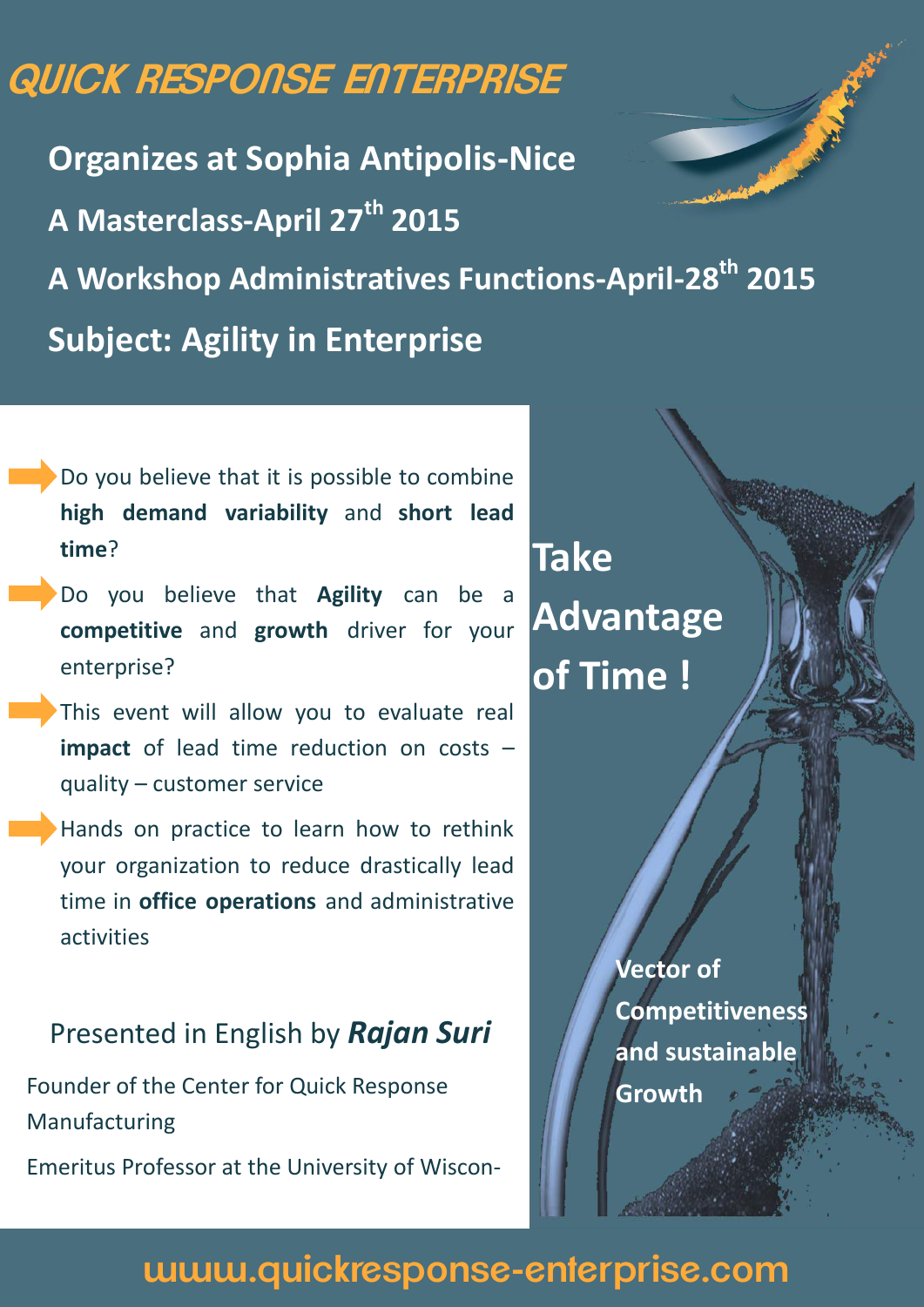# **Masterclass-27/04/2015:Quick Response Manufacturing**

**Rajan Suri** is Emeritus Professor of Industrial Engineering at the University of Wisconsin-Madison. He received his Bachelors degree from Cambridge University (England) and his M. S. and Ph. D. from Harvard University.

Professor Suri is the Founding Director of the Center for Quick Response Manufacturing (QRM) at the University of Wisconsin-Madison, a consortium in which around 300 companies have worked with the University on developing and implementing QRM strategies.

Dr. Suri is author of the original book on QRM, Quick Response Manufacturing: A Companywide Approach to *Reducing Lead Times (Productivity Press, 1998), as well as the latest book on QRM, It's About Time: The*  Competitive Advantage of Quick Response Manufacturing (Productivity Press, 2010). Dr. Suri has consulted for leading firms including Alcoa, AT&T, Danfoss, Ford, Harley-*Davidson, Hewlett Packard, IBM, John Deere…* Consulting assignments in Europe and the Far East have given him an international perspective on manufacturing



Professor Suri has received awards from the American Automatic Control Council, The Institute of Management Sciences and the IEEE. In *1999, Suri was made a Fellow of the Society of Manufacturing Engineers (SME), and in 2006 he received SME's Albert M. Sargent* Progress Award for the creation and implementation of the Quick Response Manufacturing philosophy. In 2010 Rajan Suri was inducted into the Industry Week 2010 Manufacturing Hall of Fame.

### **Agenda 13:00**

# Registration and Coffee

#### **13:30**

Welcome by *Quick Response Enterprise*

#### **13:45**

Introduction to QRM The 4 key-concepts by *Rajan Suri*

**15:15** Break

### **15:30**

Introduction to QRM The 4 key-concepts by *Rajan Suri*

#### **17:00**

Insight from a QRM Entrepreneur by *Ben Proesmans*, CEO *Provan*

#### **18:00**

Closing remarks and panel discussion

#### **18:15**

Networking with participants and cocktail

Quick Response Manufacturing (QRM) is a companywide strategy for lead time reduction throughout the enterprise. Using QRM, companies have reduced their lead times by 80-90%. As a result these companies have not only seen large increases in market share, but also experienced significant cost reduction and quality improvement. Although Lean Manufacturing techniques can be powerful in certain situations, for companies making low-volume or custom-engineered products, Lean techniques do not apply too well. Quick Response Manufacturing (QRM) can be a more effective competitive strategy for companies targeting such markets.

In addition, companies find that the lead time and cost reductions resulting from QRM enable them to compete effectively against low-wage countries.

#### **Strategy and QRM concepts**

*Rajan Suri* will present the four key concepts:

- 1. **The Power of Time:** The non-obvious reasons why lead time is important (much more important than most managers realize), how it influences total operating cost and quality, and how to take advantage of this realization.
- 2. **Organizational Structure:** How to restructure your organization to minimize lead time throughout the enterprise.
- 3. **System Dynamics:** How interactions between machines, people and products impact your lead times. As a result, capacity planning policies (e.g. machine and labor utilization) and lot sizing policies need to be rethought for QRM.
- 4. **Enterprise-wide Application:** QRM is not just a shop floor approach; it is applied throughout the organization. This includes material planning and control, purchasing and supply chain management, office operations such as estimating and order processing, and new product development. In particular, you will also get an introduction to POLCA, a shop floor alternative to Kanban (Kanban does not work well for low-volume or custom products). You will also see data on the "bottom line" impact of QRM on product cost, quality, and lead times.

#### **Practical cases by Entrepreneur**

An Entrepreneur testimony will be presented by *Ben Proesmans,* CEO of Company *Provan* (Netherlands).

*Provan* is a specialist of taylor made metal solutions, which developed and deployed an advanced approach for QRM, differentiating itself as the partner for speed and efficiency, to offer custom solutions to its customers by providing small series in short delivery times.

*Provan recently won* first "Factory of the Future" award in Belgium 2015.

An award from Technology Federation Agoria and Sirris, for businesses that are best prepared for the future. Factories that significantly invest in the modernization of their machines, digitalization, staff involvement and ecology, making them belong among the world leaders.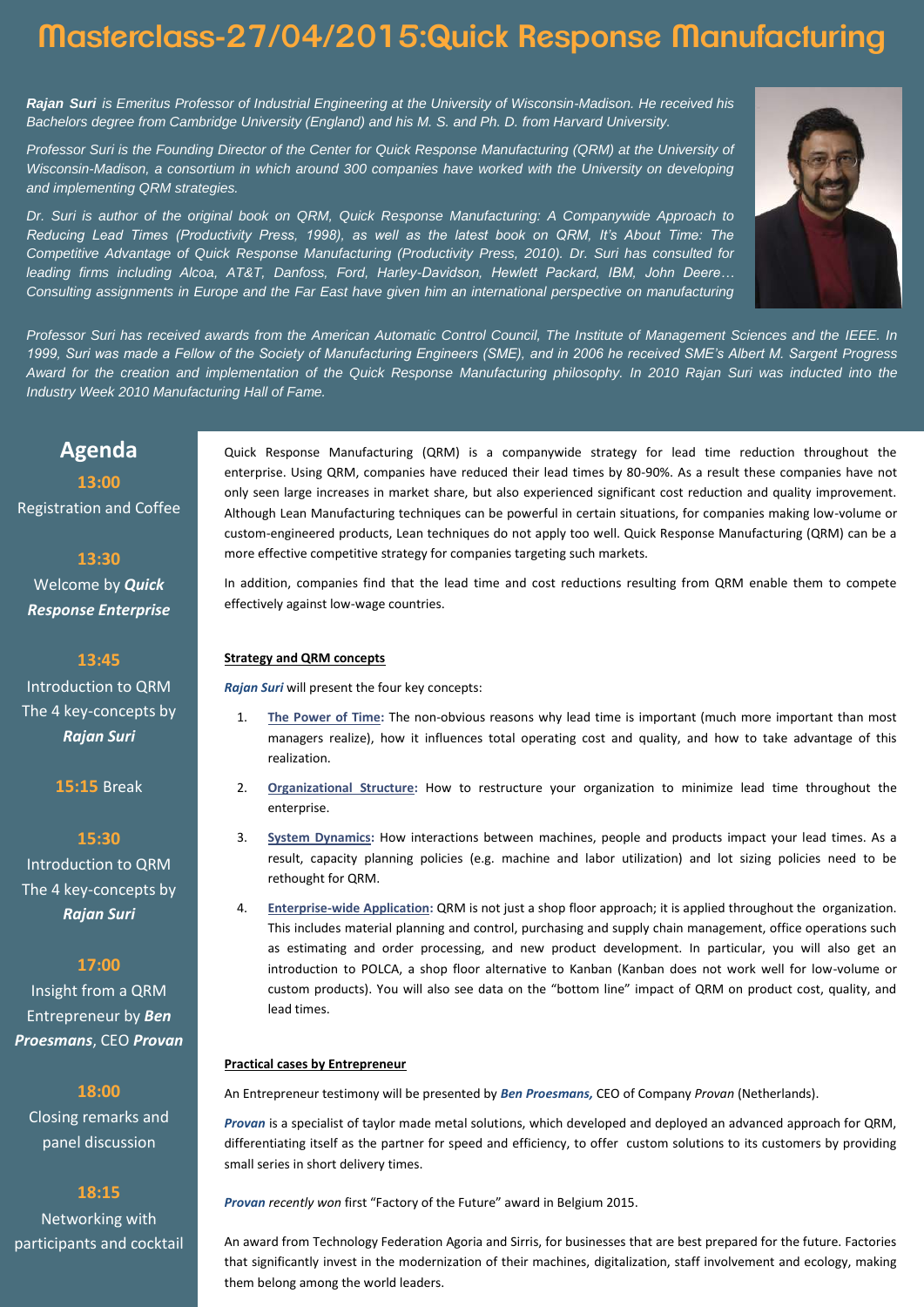# **Workshop-28/04/2015:Quick Response in Office Operations**

**Agenda**

**08:30** Registration and Coffee

**09:00** Welcome by *Quick Response Enterprise*

**09:15**

Introduction to QRM The 4 key-concepts by *Rajan Suri*

**10:45** Break

**11:00** Workshop by *Rajan Suri* 

**12:30** Lunch

**13:15** Workshop by *Rajan Suri* 

**14:45** Break

**15:00** Workshop by *Rajan Suri* 

**16:30**

Case studies *Quick Response Enterprise*

**17:00**

Closing remarks and panel discussion

**17:45**

Networking with participants and cocktail

**Who should attend**

In Manufacturing companies, as well as in Distribution and Services companies, time spent in office processes and administrative activities accounts for a significant portion of total costs and also impacts quality and service to customer, and can represent more than half of total lead time viewed by customer. QRM in office processes and administrative activities has a huge impact to improve Enterprises competitiveness, by significantly reducing response time, decreasing costs, increasing quality, being more responsive to customer requests, and by gaining market share.

This workshop will teach you how to reduce drastically administrative lead time by 80% and more, improve your response time and customer satisfaction, especially in the following processes: Order treatment – Request for Quotation – Products or Services Development – Procurement management…, in high mix and highly customized environments.

#### **Introduction to QRM strategy and concepts:**

- 1. The Power of Time
- 2. Organizational Structure
- 3. System Dynamics
- 4. Enterprise-wide Application

#### **Hand-on application for office support and administrative activities:**

Learn from real case studies how to slash your response time by 80% and more, and benefit from lessons learnt: Key success factors – Potential obstacles – requirements for a successful implementation.

Our objective is to allow you to take away a first level of body of knowledge and practice, and to have the willingness to initiate a first QRM approach in your enterprise.

During this workshop you will operate in teams, especially by studying a practical business case to reorganize the Request for Quotation as well as the Order Treatment processes.

#### *Quick Response Enterprise* **case studies**

- QRM application in Office for Products Creation Process (Sales – Design Center – Sales & Administration)–Packaging Industry.
- QRM application in Office for Supplier invoices treatment (Finances – Accounting) – Wine and Distribution enterprise.



**QRM Founder**



**Dominique Andreux CEO Quick Response Enterprise**

Company presidents, Executives and Managers in Finance, Manufacturing, Purchasing, Supply chain, Sales, Human Resources. Any business, small, medium, large for whom lead time reduction is a major vector of competitiveness and growth.